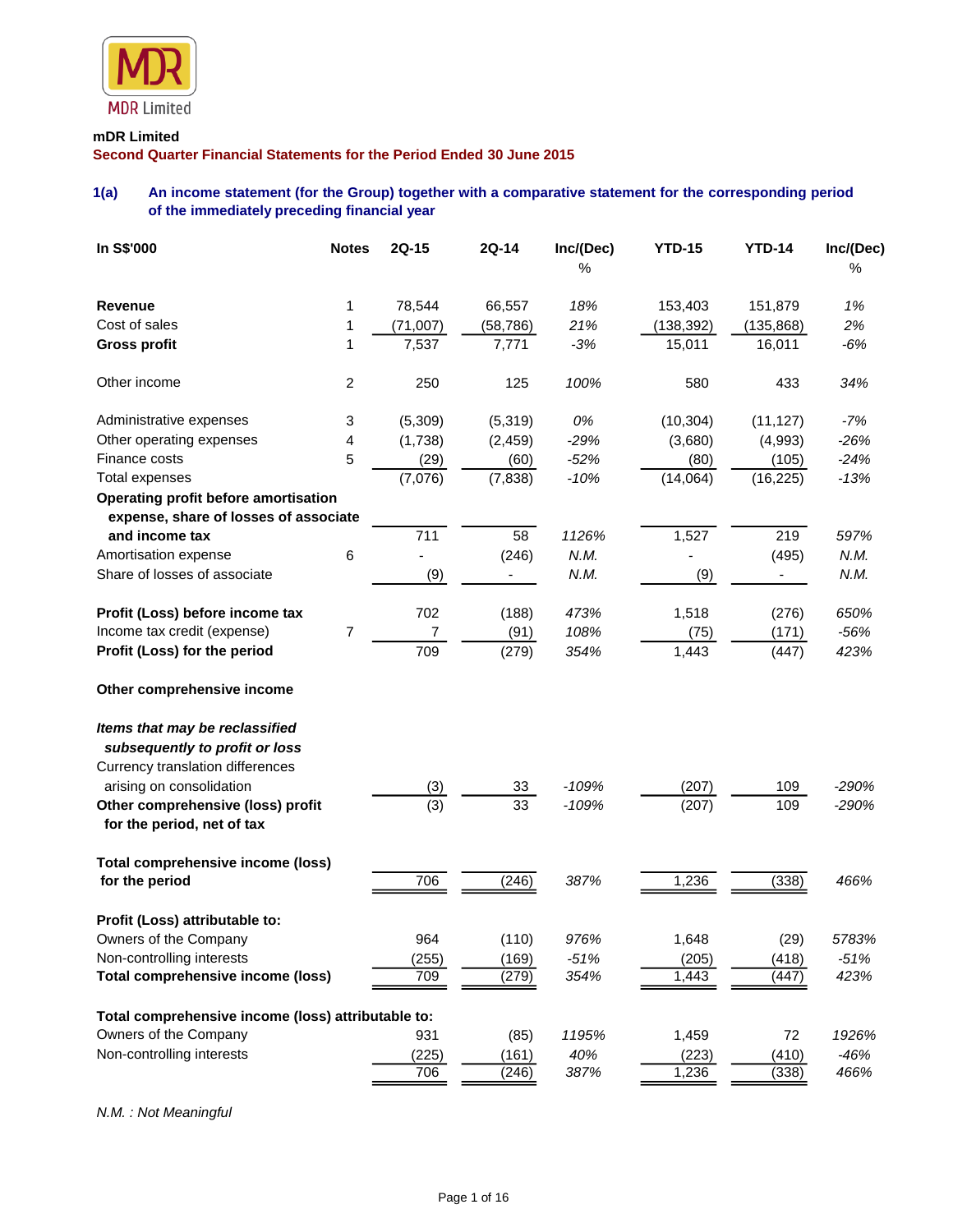# **1(a)(i) Breakdown and explanatory notes to the income statement**

# **Note 1** Revenue, cost of sales and gross profit

The Group operates in three business segments – After Market Services (AMS), Distribution Management Solutions (DMS) and Digital Inkjet Printing for Out-Of-Home Advertising Solutions (DPAS) \*.

The breakdown of revenue and cost of goods sold and spare parts are as follows:

| In S\$'000                         | 2Q-15     | 2Q-14     | <b>YTD-15</b> | <b>YTD-14</b> |
|------------------------------------|-----------|-----------|---------------|---------------|
| Revenue                            |           |           |               |               |
| AMS                                | 5,118     | 4,826     | 9,762         | 11,991        |
| <b>DMS</b>                         | 71,799    | 59,705    | 140,245       | 136,309       |
| <b>DPAS</b>                        | 1,627     | 2,026     | 3,396         | 3,579         |
|                                    | 78,544    | 66,557    | 153,403       | 151,879       |
| Cost of goods sold and spare parts |           |           |               |               |
| AMS                                | (3,543)   | (3,374)   | (6,748)       | (8, 841)      |
| <b>DMS</b>                         | (66, 445) | (54, 348) | (129, 669)    | (125, 136)    |
| <b>DPAS</b>                        | (1,019)   | (1,064)   | (1, 975)      | (1,891)       |
|                                    | (71, 007) | (58, 786) | (138, 392)    | (135, 868)    |
| Gross profit                       |           |           |               |               |
| AMS                                | 1,575     | 1,452     | 3,014         | 3,150         |
| DMS                                | 5,354     | 5,357     | 10,576        | 11,173        |
| <b>DPAS</b>                        | 608       | 962       | 1,421         | 1,688         |
|                                    | 7,537     | 7,771     | 15,011        | 16,011        |
| GP%                                |           |           |               |               |
| AMS                                | 31%       | 30%       | 31%           | 26%           |
| <b>DMS</b>                         | 7%        | 9%        | 8%            | 8%            |
| <b>DPAS</b>                        | 37%       | 47%       | 42%           | 47%           |
|                                    | 10%       | 12%       | 10%           | 11%           |

\* DPAS business segment in 2Q-15 and YTD-15 includes consolidation of a wholly-owned subsidiary Pixio Myanmar Co. Ltd ("Pixio Myanmar").

# **Note 2** Other income consists of the following:

| In S\$'000                  | $2Q-15$ | $2Q-14$ | <b>YTD-15</b> | <b>YTD-14</b> |
|-----------------------------|---------|---------|---------------|---------------|
| Interest income             | 27      |         | 53            | 14            |
| Rental income               | 58      | 90      | 126           | 244           |
| Bad debts recovered - trade | -       |         | 3             |               |
| Liabilities written back    |         | 10      | 17            | 61            |
| <b>Others</b>               | 164     |         | 381           | 114           |
|                             | 250     | 125     | 580           | 433           |

# **Note 3** Administrative expenses

The administrative expenses comprise mainly staff cost.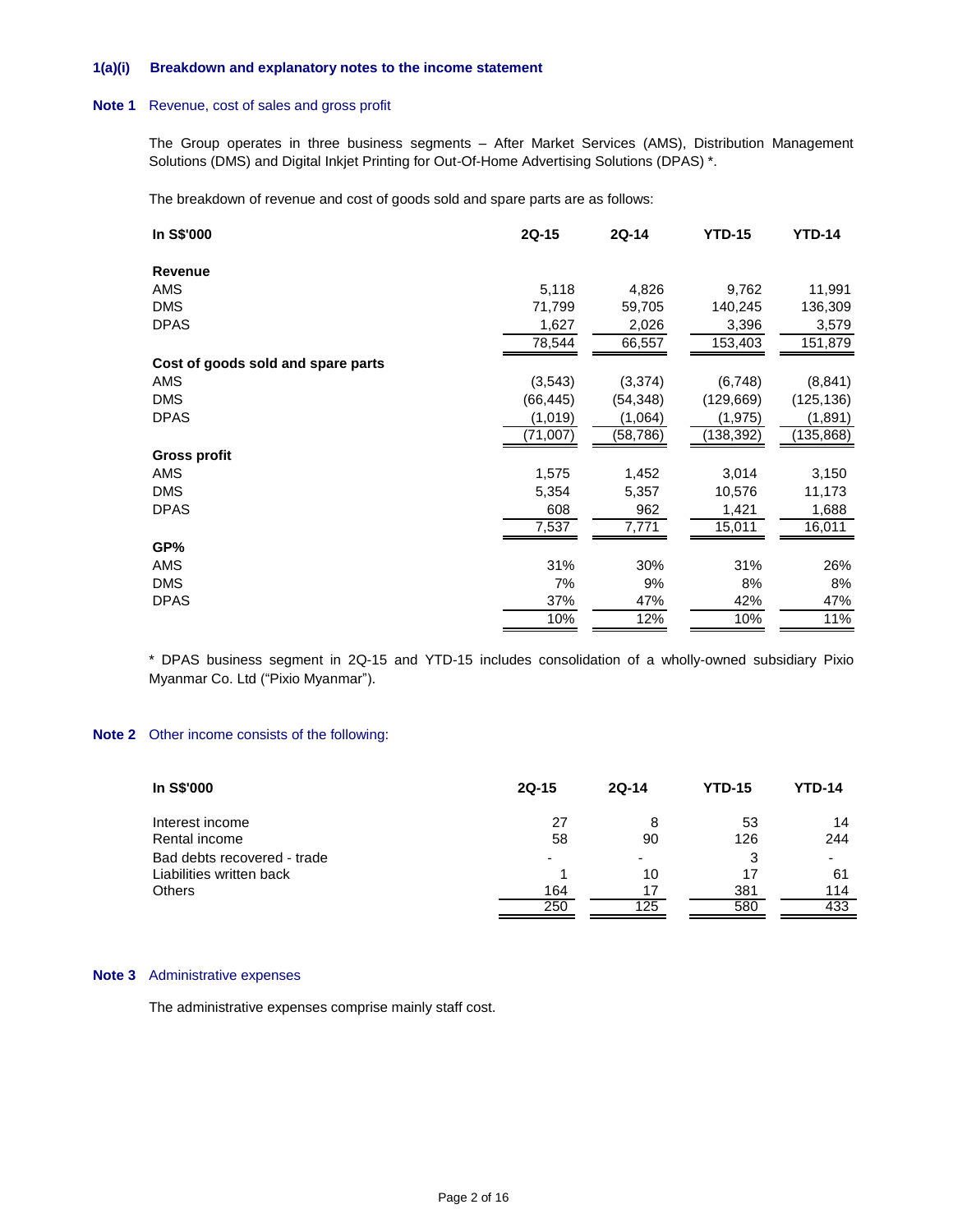| $2Q-15$ | $2Q-14$ | <b>YTD-15</b> | YTD-14 |
|---------|---------|---------------|--------|
|         |         |               |        |
|         |         |               | 2,414  |
| 2,349   | 2,442   | 4,760         | 4,924  |
| 242     | 213     | 483           | 433    |
|         |         |               |        |
| 564     | 512     | 1.099         | 1,148  |
| 4,277   | 4.215   | 8,519         | 8.919  |
|         | 1,122   | 1,048         | 2,177  |

Included in staff cost is share option expense of \$10,000 and \$21,000 in 2Q-15 and YTD-15 respectively (2Q-14: \$12,000 and YTD-14: \$25,000).

### **Note 4** Other operating expenses

## Other operating expenses consist of the following:

| In S\$'000                                           | $2Q-15$ | $2Q-14$ | <b>YTD-15</b> | <b>YTD-14</b> |
|------------------------------------------------------|---------|---------|---------------|---------------|
| Rental expenses                                      | 1.333   | 1,660   | 2.932         | 3,445         |
| Depreciation expenses                                | 395     | 460     | 853           | 924           |
| Plant and equipment written off                      | 10      |         | 11            | 6             |
| Loss (Gain) on disposal of plant and equipment       |         |         |               | 6             |
| Reversal of allowance for doubtful trade receivables | (334)   |         | (364)         |               |
| Reversal of allowance for doubtful other receivables | (201)   |         | (193)         |               |
| Allowance for inventories                            | 150     | 245     | 338           | 490           |
| Inventories written off                              |         |         | 11            |               |
| Foreign exchange loss                                | 385     | 93      | 91            | 122           |
|                                                      | 1.738   | 2.459   | 3.680         | 4,993         |

The decrease in rental expenses in 2Q-15 was principally due to the reversal against the provision for restructuring costs.

### **Note 5** Finance costs

Finance costs comprise interest on finance leases and short-term bank borrowings.

#### **Note 6** Amortisation expense

The amortisation expenses were related to the Group's purchased customer list of Quanli (Hong Kong) Leather Company, which was amortised over a period of 38 months. The carrying amount of the customer list was fully impaired in year 2014.

### **Note 7** Income tax credit (expense)

The tax expense provision is calculated for profitable subsidiaries before group relief is taken into consideration.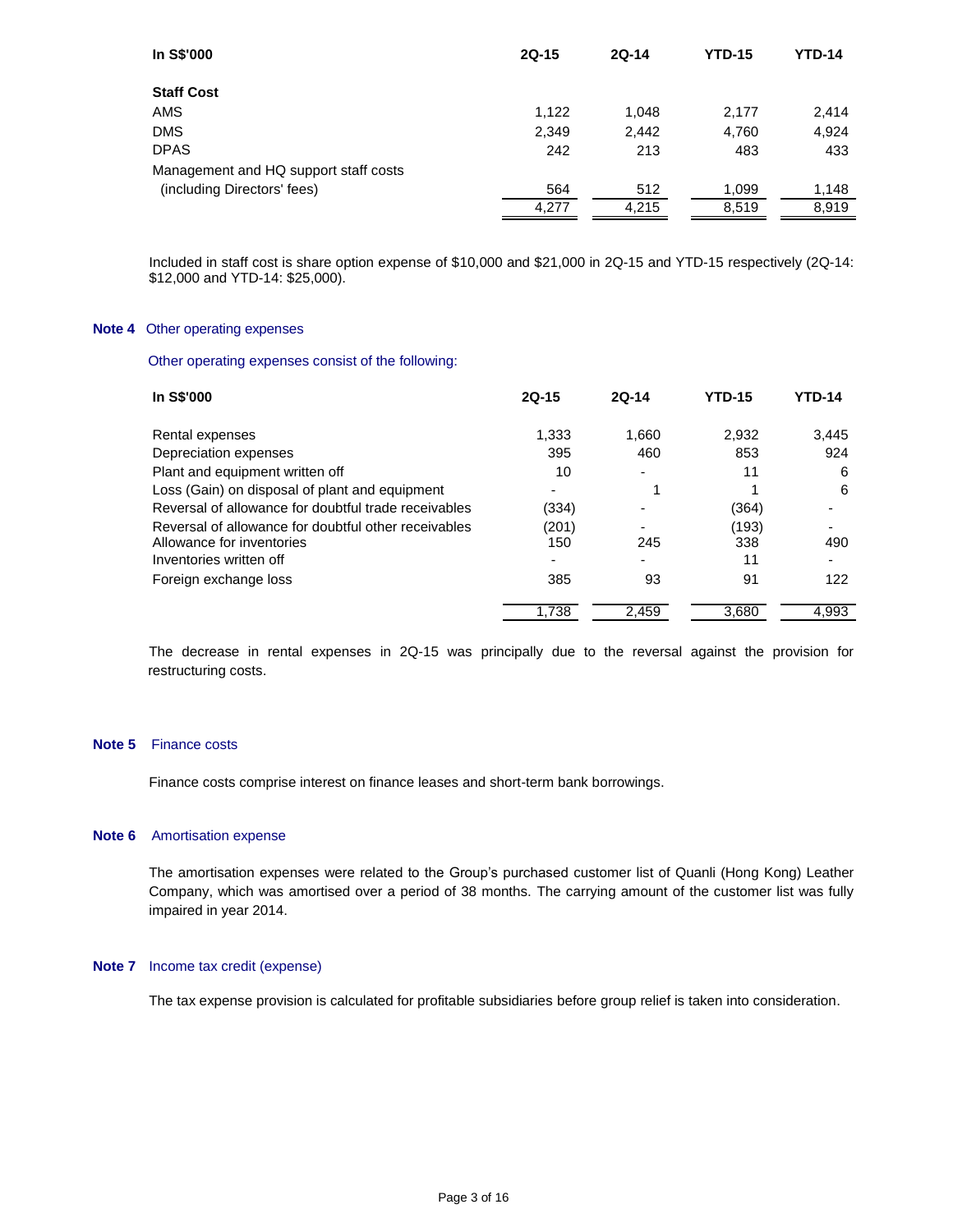# **1(b)(i) Statement of financial position (for the issuer and Group), together with a comparative statement as at the end of the immediately preceding financial year**

|                                                    |              |           | Group     | Company   |           |
|----------------------------------------------------|--------------|-----------|-----------|-----------|-----------|
| In S\$'000                                         | <b>Notes</b> | 30-Jun-15 | 31-Dec-14 | 30-Jun-15 | 31-Dec-14 |
| <b>ASSETS</b>                                      |              |           |           |           |           |
| <b>Current assets</b>                              |              |           |           |           |           |
| Cash and bank balances                             |              | 27,838    | 31,744    | 16,696    | 17,968    |
| Trade receivables                                  | 1            | 17,913    | 24,812    | 2,303     | 2,083     |
| Other receivables and prepayments                  | 2            | 8,537     | 10,991    | 19,505    | 19,108    |
| Inventories                                        | 3            | 19,183    | 17,490    | 1,364     | 1,351     |
| <b>Total current assets</b>                        |              | 73,471    | 85,037    | 39,868    | 40,510    |
| <b>Non-current assets</b>                          |              |           |           |           |           |
| Investment in subsidiaries                         |              |           |           | 20,895    | 20,836    |
| Investment in an associate                         |              | 6         |           |           |           |
| Prepayments                                        | 2            | 234       |           |           |           |
| Plant and equipment                                |              | 3,333     | 4,014     | 426       | 496       |
| Goodwill                                           |              | 2,994     | 2,994     |           |           |
| <b>Total non-current assets</b>                    |              | 6,567     | 7,008     | 21,321    | 21,332    |
| <b>Total assets</b>                                |              | 80,038    | 92,045    | 61,189    | 61,842    |
| <b>Current liabilities</b>                         |              |           |           |           |           |
| Short-term bank borrowings                         |              |           | 2,550     |           |           |
| Trade payables                                     | 4            | 8,874     | 17,081    | 1,345     | 1,371     |
| Other payables                                     | 5            | 9,516     | 11,651    | 1,924     | 2,458     |
| Current portion of finance leases                  |              | 421       | 495       | 77        | 76        |
| Income tax payable                                 |              | 500       | 544       |           |           |
| <b>Total current liabilities</b>                   |              | 19,311    | 32,321    | 3,346     | 3,905     |
| <b>Non-current liabilities</b>                     |              |           |           |           |           |
| <b>Finance leases</b>                              |              | 890       | 1,138     | 174       | 213       |
| Deferred tax liabilities                           |              | 163       | 169       |           |           |
| <b>Total non-current liabilities</b>               |              | 1,053     | 1,307     | 174       | 213       |
| Capital, reserves and<br>non-controlling interests |              |           |           |           |           |
| Share capital                                      |              | 153,652   | 153,652   | 153,652   | 153,652   |
| Capital reserve                                    |              | (859)     | (859)     | 22        | 22        |
| Share options reserve                              |              | 298       | 277       | 298       | 277       |
| Foreign currency translation reserve               |              | (133)     | 56        |           |           |
| <b>Accumulated losses</b>                          |              | (92, 290) | (93, 938) | (96, 303) | (96, 227) |
| Equity attributable to owners of                   |              |           |           |           |           |
| the Company                                        |              | 60,668    | 59,188    | 57,669    | 57,724    |
| Non-controlling interests                          |              | (994)     | (771)     |           |           |
| <b>Total equity</b>                                |              | 59,674    | 58,417    | 57,669    | 57,724    |
| <b>Total liabilities and equity</b>                |              | 80,038    | 92,045    | 61,189    | 61,842    |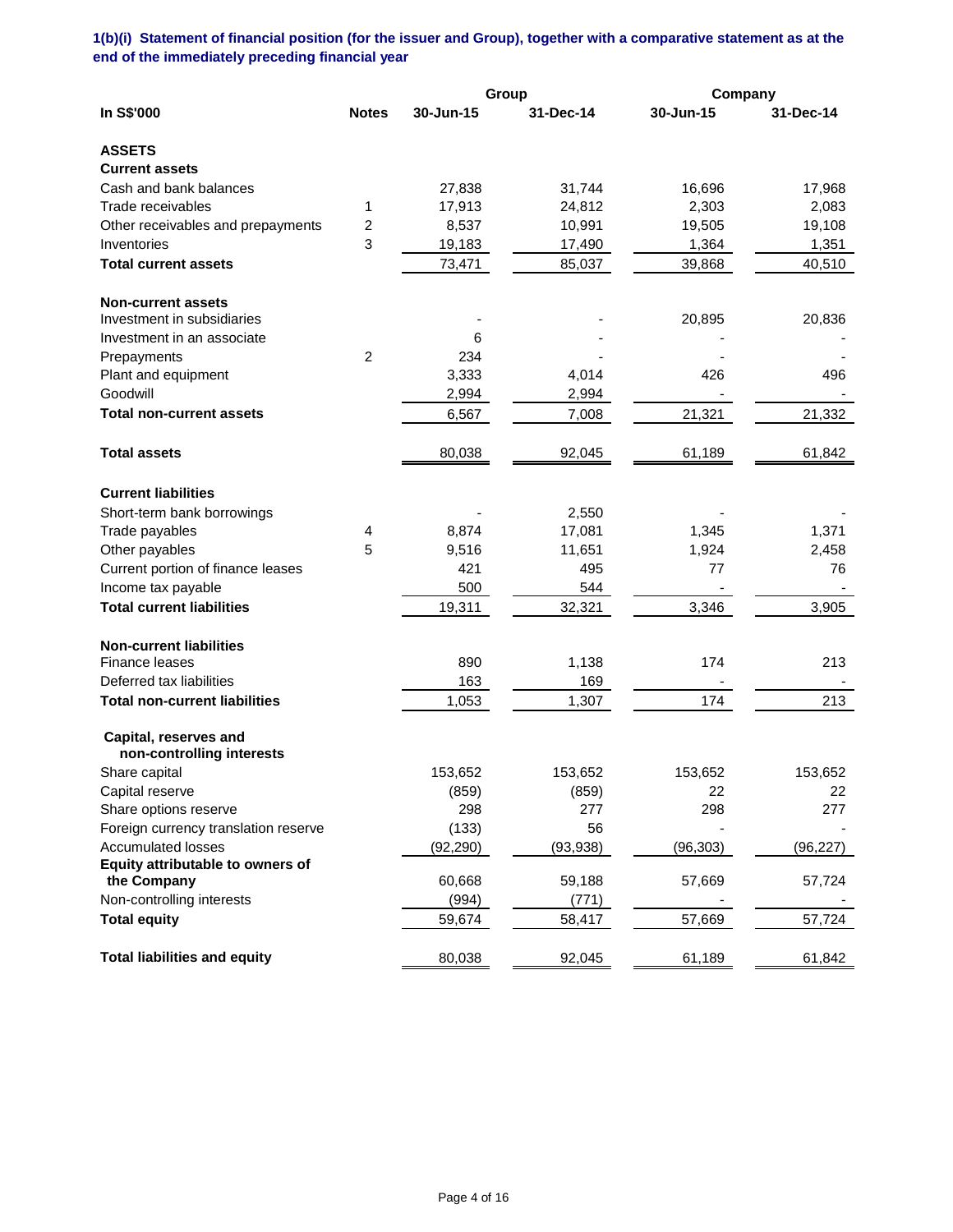#### **Notes**

### **1 Trade receivables**

The Group's trade receivables turnover as at 30 June 2015 is 25 days (31 December 2014: 30 days).

# **2 Other receivables and prepayments**

The Group's other receivables and prepayments consist mainly of the following:

| S\$'000                   | 30-Jun-15 | 31-Dec-14 |
|---------------------------|-----------|-----------|
| Rental deposits           | 1.813     | 1.828     |
| Other receivables         | 4.865     | 7.477     |
| Prepayments - current     | 677       | 422       |
| Prepayments - non-current | 234       |           |

Other receivables of \$4.9 million as at 30 June 2015 comprised mainly of credit notes of \$3.4 million to be received from principals in relation to sell through, advertising and promotion support, as compared to \$5.7 million as at 31 December 2014 which is consistent with the sell through volume of handsets.

Prepayments of \$0.9 million as at 30 June 2015 comprised mainly of prepaid rentals for premises of \$0.5 million.

### **3 Inventories**

The Group's inventory turnover for the period ended 30 June 2015 is 24 days (31 December 2014: 26 days).

### **4 Trade payables**

The Group's trade payables turnover as at 30 June 2015 is 17 days (31 December 2014: 22 days). The decrease in trade payables was due to lower purchases made in 2Q-15 as compared with the higher volume in 4Q-14.

### **5 Other payables**

The Group's other payables consist of the following:

| <b>S\$'000</b>                                                | 30-June-15 | 31-Dec-14 |
|---------------------------------------------------------------|------------|-----------|
| Advertising, promotion and sell through funds from principals | 1.404      | 1,476     |
| Scheduled deferred payment for acquisition of Pixio           | 1.180      | 1,895     |
| Other payables to third parties                               | 492        | 575       |
| Accrued staff costs                                           | 1.069      | 808       |
| Rebates owing to franchisees                                  | 468        | 758       |
| Accrued purchases                                             | 54         | 1,173     |
| Provision for restructuring costs                             | 1.162      | 1,429     |
| Other accrued operating expenses                              | 873        | 957       |

Other payables reduced by \$2.1 million due mainly to the payment of \$0.7 million to the former shareholders of Pixio for the acquisition costs and the prompt submission of invoices from suppliers which reduced the accrued purchases by \$1.1 million.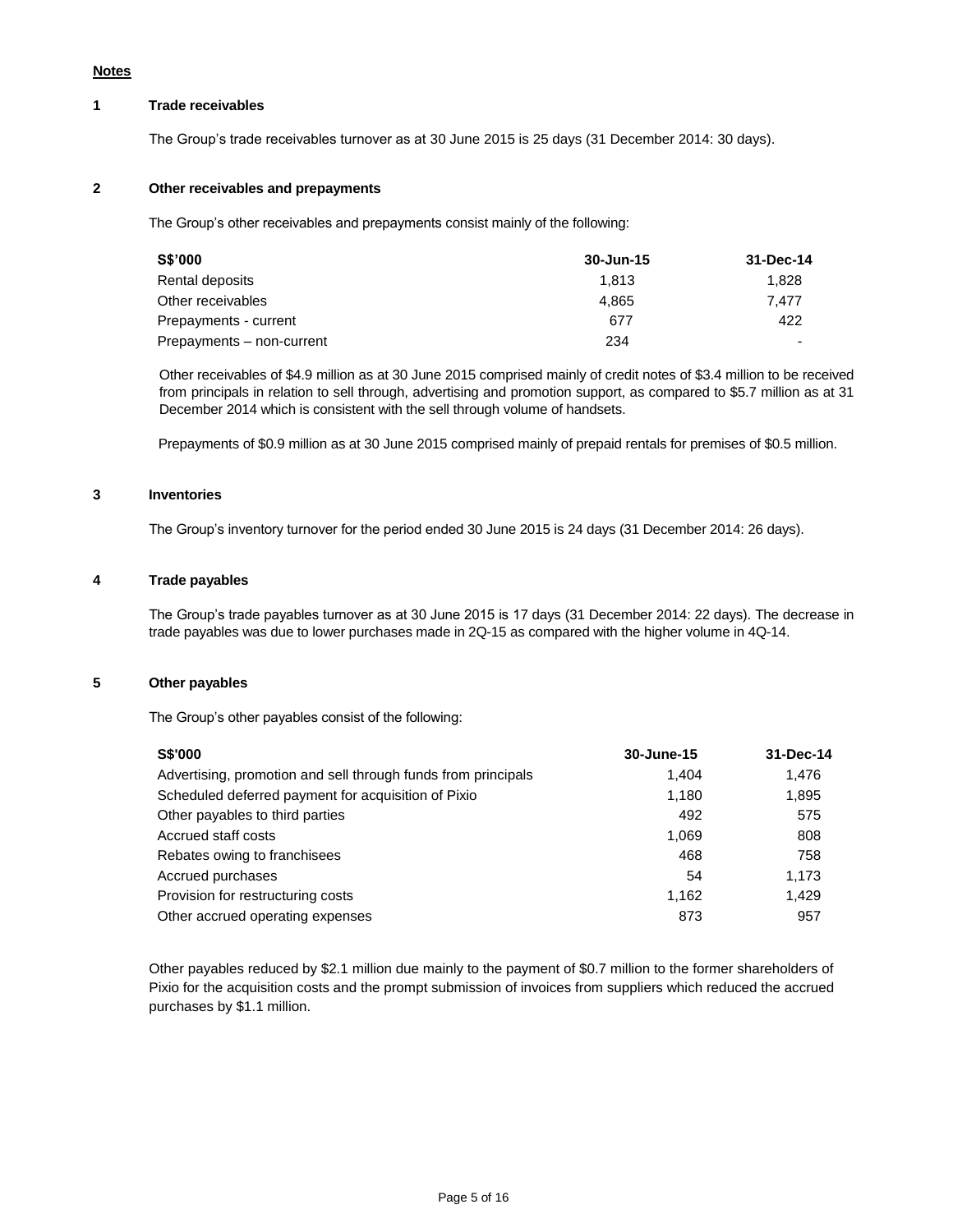# **1(b)(ii) Aggregate amount of Group's borrowings and debt securities**

# **Amount repayable in one year or less, or on demand**

| As at 30-June-15           |                       | As at 31-Dec-14     |                       |  |
|----------------------------|-----------------------|---------------------|-----------------------|--|
| <b>Secured</b><br>(\$'000) | Unsecured<br>(\$'000) | Secured<br>(\$'000) | Unsecured<br>(\$'000) |  |
| 421                        | ۰                     | 495                 | 2.550                 |  |

# **Amount repayable after one year**

| As at 30-June-15           |                       | As at 31-Dec-14     |                              |
|----------------------------|-----------------------|---------------------|------------------------------|
| <b>Secured</b><br>(\$'000) | Unsecured<br>(\$'000) | Secured<br>(\$'000) | <b>Unsecured</b><br>(\$'000) |
| 890                        | -                     | 1.138               | -                            |

# **Details of collateral**

The secured borrowings comprise of outstanding finance lease of \$1.3 million on certain motor vehicles and machinery.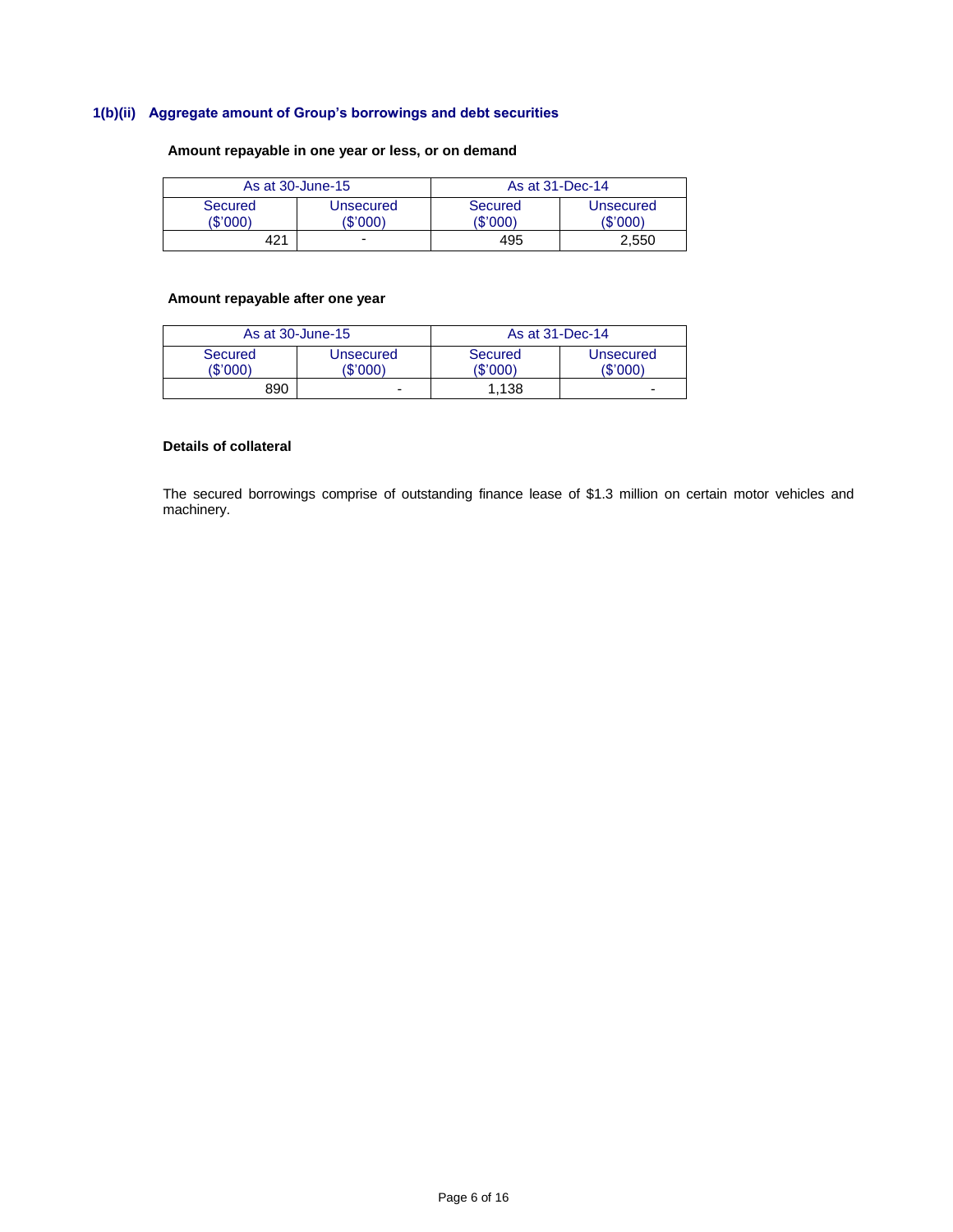# **1(c) A statement of cash flows (for the Group), together with a comparative statement for the corresponding period of the immediately preceding financial year**

| In S\$'000                                               | 2Q-15    | 2Q-14    | <b>YTD-15</b> | <b>YTD-14</b> |
|----------------------------------------------------------|----------|----------|---------------|---------------|
| <b>Operating activities</b>                              |          |          |               |               |
| Profit (Loss) before income tax                          | 702      | (188)    | 1,518         | (276)         |
| Adjustments for:                                         |          |          |               |               |
| Depreciation expenses                                    | 395      | 460      | 853           | 924           |
| Amortisation expense                                     |          | 246      |               | 495           |
| Interest expenses                                        | 29       | 60       | 80            | 105           |
| Interest income                                          | (27)     | (8)      | (53)          | (14)          |
| Loss on disposal of plant and equipment                  |          | 1        | 1             | 6             |
| Plant and equipment written off                          | 10       |          | 11            | 6             |
| Liabilities written back                                 | (1)      | (10)     | (17)          | (61)          |
| Allowance for inventories                                | 150      | 245      | 338           | 490           |
| Inventories written off                                  |          |          | 11            |               |
| Reversal of allowance for doubtful trade receivables     | (334)    |          | (364)         |               |
| Reversal of allowance for doubtful non-trade receivables | (201)    |          | (193)         |               |
| Professional fees paid by shares                         |          |          |               | 100           |
| Share of losses of associate                             | 9        |          | 9             |               |
| Employee share-based payments                            | 10       | 12       | 21            | 25            |
| Net foreign exchange losses                              | 66       | 54       | (146)         | 76            |
| Operating cash flows before movements                    |          |          |               |               |
| in working capital                                       | 808      | 872      | 2,069         | 1,876         |
| Trade receivables                                        | 2,975    | 1,587    | 7,263         | 8,547         |
| Other receivables and prepayments                        | 3,876    | (340)    | 2,665         | (2,914)       |
| Inventories                                              | 3,361    | (5,962)  | (2,042)       | (4, 446)      |
| Trade payables                                           | (7, 702) | 58       | (8, 188)      | (3,925)       |
| Other payables                                           | (801)    | (491)    | (2, 129)      | (2, 109)      |
| Cash generated (used in) from operations                 | 2,517    | (4,276)  | (362)         | (2,971)       |
| Income tax paid                                          | (149)    | (321)    | (377)         | (511)         |
| Interest received                                        | 27       | 8        | 53            | 14            |
| Net cash from (used in) operating activities             | 2,395    | (4, 589) | (686)         | (3, 468)      |
|                                                          |          |          |               |               |
| <b>Investing activities</b>                              |          |          |               |               |
| Proceeds from disposal of plant and equipment            | 124      | 1        | 124           | 38            |
| Purchase of plant and equipment (Note A)                 | (285)    | (142)    | (438)         | (259)         |
| Acquisition of investment in an associate                | (15)     |          | (15)          |               |
| Net cash used in investing activities                    | (176)    | (141)    | (329)         | (221)         |
| <b>Financing activities</b>                              |          |          |               |               |
| Proceeds from issuance of ordinary shares, net           |          | 4,057    |               | 4,199         |
| Interest paid                                            | (29)     | (60)     | (80)          | (105)         |
| Repayment of obligations under finance leases            | (129)    | (119)    | (259)         | (226)         |
| Dividends paid to shareholders                           |          | (982)    |               | (982)         |
| Dividends paid to non-controlling interest               |          |          |               | (19)          |
| (Repayments) Proceeds from bank borrowings               | (2,000)  | 3,300    | (2, 550)      | 1,800         |
| Net cash (used in) from financing activities             | (2, 158) | 6,196    | (2,889)       | 4,667         |
| Net increase (decrease) in cash and cash equivalents     | 61       | 1,466    | (3,904)       | 978           |
| Cash and cash equivalents at beginning of period         | 27,734   | 17,967   | 31,699        | 18,455        |
| Cash and cash equivalents at end of period               | 27,795   | 19,433   | 27,795        | 19,433        |
|                                                          |          |          |               |               |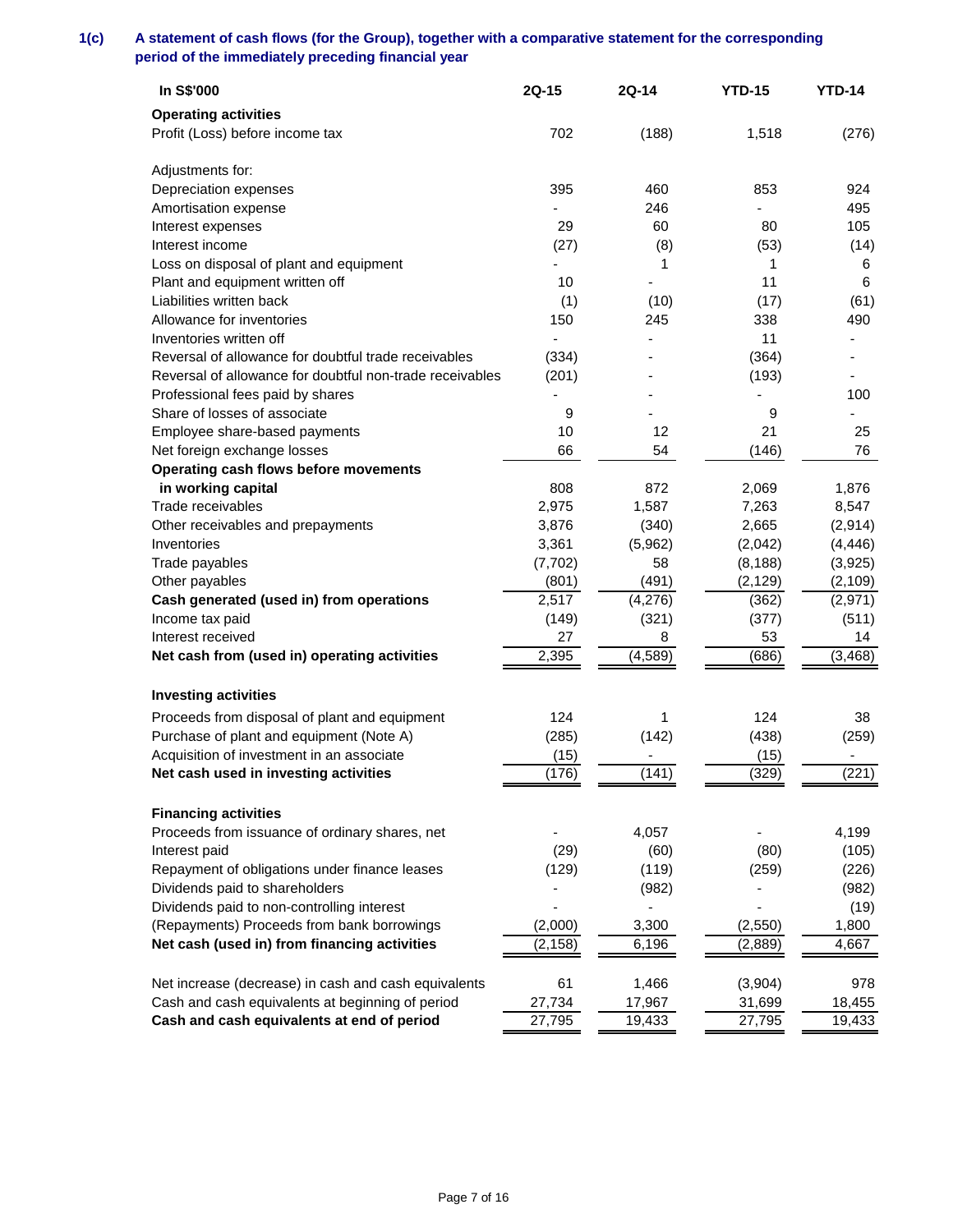# **Notes**

# **A. Purchase of plant and equipment:**

In 2Q-15, the Group acquired plant and equipment with an aggregate cost of \$285,000 (2Q-14: \$142,000) of which \$ Nil (2014: \$135,000) was acquired under finance lease arrangements.

In YTD-15, the Group acquired plant and equipment with an aggregate cost of \$438,000 (YTD-14: \$259,000) of which \$ Nil (2014: \$210,000) was acquired under finance lease arrangements.

# **B. Cash and cash equivalents at end of period comprise of:**

| In S\$'000                | $2Q-15$        | $2Q-14$        |
|---------------------------|----------------|----------------|
| Cash                      | 27,838<br>(43) | 19.480<br>(47) |
| Less: Cash pledged        |                |                |
| Cash and cash equivalents | 27,795         | 19,433         |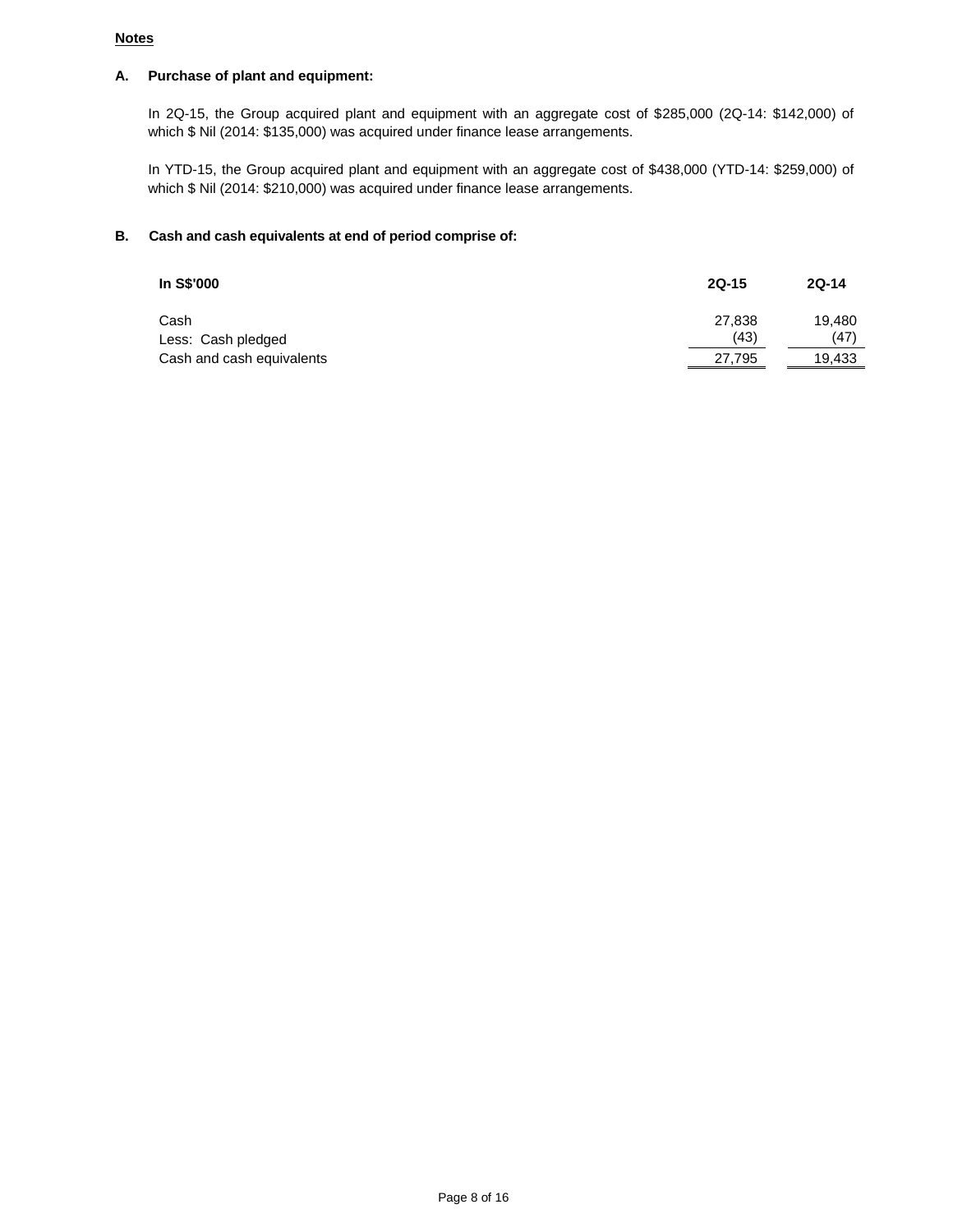**1(d)(i) A statement (for the issuer and Group) showing either (i) all changes in equity or (ii) changes in equity other than those arising from capitalisation issues and distributions to shareholders, together with a comparative statement for the corresponding period of the immediately preceding financial year**

|                                                         | <b>Share</b> | Capital | <b>Share</b><br>options | <b>Currency</b><br>translation | Accumulated | <b>Attributable</b><br>to equity | <b>Non-controlling</b> |              |
|---------------------------------------------------------|--------------|---------|-------------------------|--------------------------------|-------------|----------------------------------|------------------------|--------------|
| <u>In S\$'000</u>                                       | capital      | reserve | reserve                 | reserve                        | losses      | the                              | interests              | <b>Total</b> |
| Group                                                   |              |         |                         |                                |             |                                  |                        |              |
| Balance as at 1 January 2015                            | 153,652      | (859)   | 277                     | 56                             | (93,938)    | 59,188                           | (771)                  | 58,417       |
| Total comprehensive income for the period               |              |         |                         |                                |             |                                  |                        |              |
| Profit for the period                                   |              |         |                         |                                | 684         | 684                              | 50                     | 734          |
| Other comprehensive income for the period               |              |         |                         | (156)                          |             | (156)                            | (48)                   | (204)        |
| <b>Total</b>                                            |              |         |                         | (156)                          | 684         | 528                              | $\overline{2}$         | 530          |
| Transactions with owners, recognised directly in equity |              |         |                         |                                |             |                                  |                        |              |
| Recognition of share-based payments                     |              |         | 11                      |                                |             | 11                               |                        | 11           |
| Total                                                   |              |         | 11                      |                                |             | 11                               |                        | 11           |
| Balance as at 31 March 2015                             | 153,652      | (859)   | 288                     | (100)                          | (93, 254)   | 59,727                           | (769)                  | 58,958       |
| Total comprehensive income for the period               |              |         |                         |                                |             |                                  |                        |              |
| Profit for the period                                   |              |         |                         |                                | 964         | 964                              | (255)                  | 709          |
| Other comprehensive income for the period               |              |         |                         | (33)                           |             | (33)                             | 30                     | (3)          |
| <b>Total</b>                                            |              |         |                         | (33)                           | 964         | 931                              | (225)                  | 706          |
| Transactions with owners, recognised directly in equity |              |         |                         |                                |             |                                  |                        |              |
| Recognition of share-based payments                     |              |         | 10                      |                                |             | 10                               |                        | 10           |
| Total                                                   |              |         | 10                      |                                |             | 10                               |                        | 10           |
| Balance as at 30 June 2015                              | 153,652      | (859)   | 298                     | (133)                          | (92, 290)   | 60,668                           | (994)                  | 59,674       |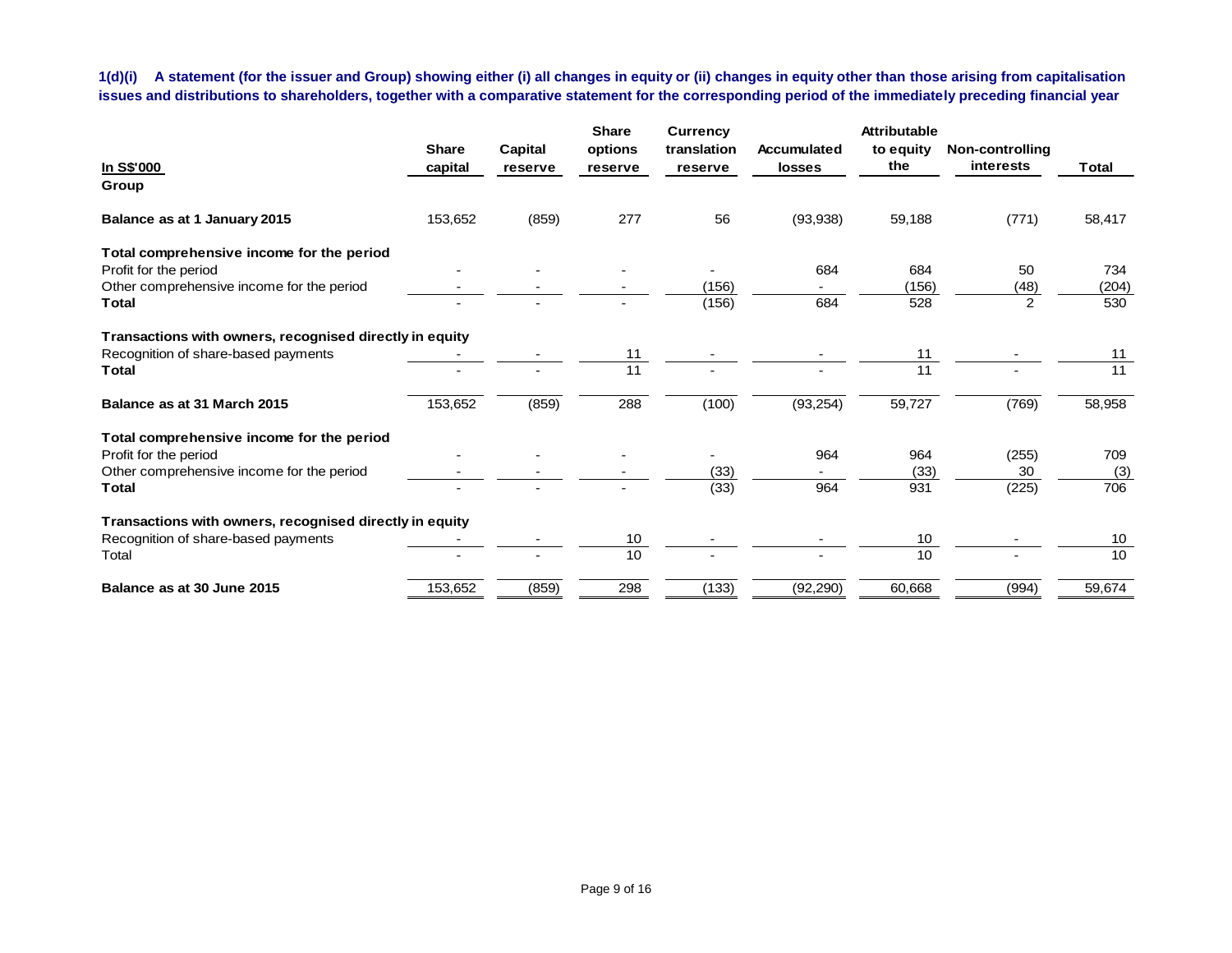|                                                                                                           |                |                | <b>Share</b>             | <b>Currency</b> |                    | <b>Attributable</b>  |                              |              |
|-----------------------------------------------------------------------------------------------------------|----------------|----------------|--------------------------|-----------------|--------------------|----------------------|------------------------------|--------------|
|                                                                                                           | <b>Share</b>   | <b>Capital</b> | options                  | translation     | <b>Accumulated</b> | to equity<br>holders | Non-controlling<br>interests |              |
| In S\$'000<br>Group                                                                                       | capital        | reserve        | reserve                  | reserve         | <b>losses</b>      |                      |                              | <b>Total</b> |
|                                                                                                           |                |                |                          |                 |                    |                      |                              |              |
| Balance as at 1 January 2014                                                                              | 135,873        | (859)          | 1,538                    | 100             | (84, 589)          | 52,063               | 485                          | 52,548       |
| Total comprehensive income for the period                                                                 |                |                |                          |                 |                    |                      |                              |              |
| Profit for the period                                                                                     |                |                |                          |                 | 81                 | 81                   | (249)                        | (168)        |
| Other comprehensive income for the year                                                                   |                |                |                          | 76              |                    | 76                   |                              | 76           |
| <b>Total</b>                                                                                              |                |                |                          | 76              | 81                 | 157                  | (249)                        | (92)         |
| Transactions with owners, recognised directly in equity<br>Reversal of expenses related to equity settled |                |                |                          |                 |                    |                      |                              |              |
| share-based payment                                                                                       |                |                | (10)                     |                 | 10                 |                      |                              |              |
| Issue of shares upon conversion of warrants                                                               | 142            |                |                          |                 |                    | 142                  |                              | 142          |
| Issue of shares for settlement of                                                                         |                |                |                          |                 |                    |                      |                              |              |
| professional fees                                                                                         | 100            |                | $\overline{\phantom{a}}$ |                 |                    | 100                  |                              | 100          |
| Recognition of share-based payments                                                                       | $\overline{a}$ |                | 13                       |                 |                    | 13                   |                              | 13           |
| <b>Total</b>                                                                                              | 242            |                | 3                        |                 | 10                 | 255                  |                              | 255          |
| Balance as at 31 March 2014                                                                               | 136,115        | (859)          | 1,541                    | 176             | (84, 498)          | 52,475               | 236                          | 52,711       |
| Total comprehensive loss for the period                                                                   |                |                |                          |                 |                    |                      |                              |              |
| Loss for the period                                                                                       |                |                |                          | $\blacksquare$  | (110)              | (110)                | (169)                        | (279)        |
| Other comprehensive income for the period                                                                 |                |                |                          | 25              |                    | 25                   | 8                            | 33           |
| <b>Total</b>                                                                                              |                |                |                          | 25              | (110)              | (85)                 | (161)                        | (246)        |
| Transactions with owners, recognised directly in equity                                                   |                |                |                          |                 |                    |                      |                              |              |
| <b>Dividends</b>                                                                                          |                |                |                          |                 | (982)              | (982)                |                              | (982)        |
| Reversal of expenses related to equity settled                                                            |                |                |                          |                 |                    |                      |                              |              |
| share-based payment                                                                                       |                |                | (1, 298)                 |                 | 1,298              |                      |                              |              |
| Issue of shares upon conversion of warrants                                                               | 4,057          |                |                          |                 |                    | 4,057                |                              | 4,057        |
| Recognition of share-based payments                                                                       |                |                | 12                       |                 |                    | 12                   |                              | 12           |
| <b>Total</b>                                                                                              | 4,057          |                | (1, 286)                 |                 | 316                | 3,087                |                              | 3,087        |
| Balance as at 30 June 2014                                                                                | 140,172        | (859)          | 255                      | 201             | (84, 292)          | 55,477               | 75                           | 55,552       |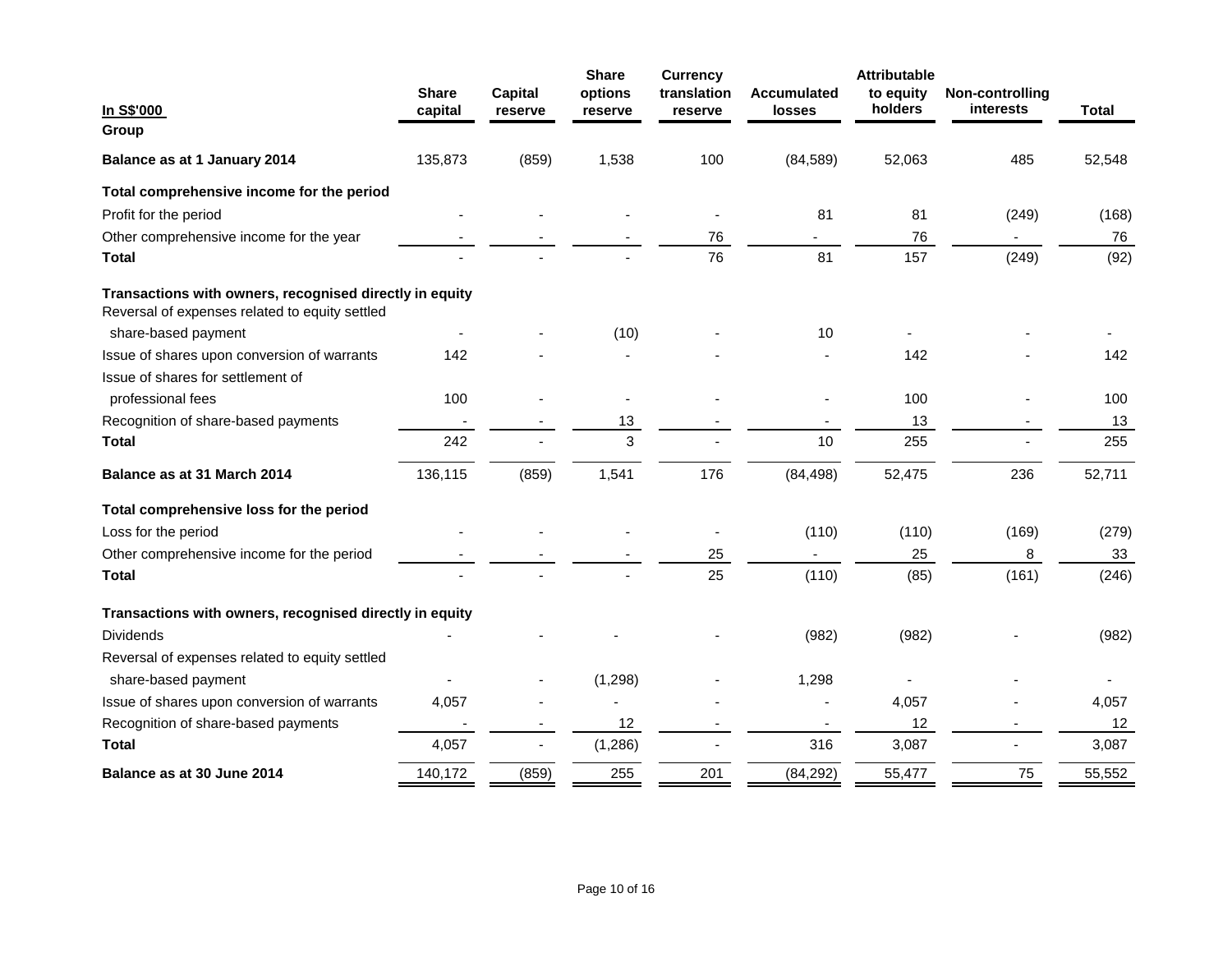| In S\$'000                                                                                                                    | <b>Share</b><br>capital  | Capital<br>reserve | <b>Share</b><br>options<br>reserve | <b>Accumulated</b><br>losses | <b>Total</b> |
|-------------------------------------------------------------------------------------------------------------------------------|--------------------------|--------------------|------------------------------------|------------------------------|--------------|
| Company                                                                                                                       |                          |                    |                                    |                              |              |
| Balance as at 1 January 2015                                                                                                  | 153,652                  | 22                 | 277                                | (96, 227)                    | 57,724       |
| Profit for the period, representing total comprehensive loss for the period                                                   |                          |                    |                                    | 118                          | 118          |
| Transactions with owners, recognised directly in equity<br>Recognition of share-based payments<br><b>Total</b>                |                          |                    | 11<br>$\overline{11}$              |                              | 11<br>11     |
|                                                                                                                               |                          |                    |                                    |                              |              |
| Balance as at 31 March 2015                                                                                                   | 153,652                  | 22                 | 288                                | (96, 109)                    | 57,853       |
| Loss for the period, representing total comprehensive profit for the period                                                   |                          |                    |                                    | (194)                        | (194)        |
| Transactions with owners, recognised directly in equity<br>Recognition of share-based payments<br><b>Total</b>                |                          |                    | 10<br>10                           |                              | 10<br>10     |
| Balance as at 30 June 2015                                                                                                    | 153,652                  | $\overline{22}$    | 298                                | (96, 303)                    | 57,669       |
|                                                                                                                               |                          |                    |                                    |                              |              |
| Balance as at 1 January 2014                                                                                                  | 135,873                  | 22                 | 1,538                              | (95, 194)                    | 42,239       |
| Loss for the period, representing total comprehensive profit for the period                                                   |                          |                    |                                    | (276)                        | (276)        |
| Transactions with owners, recognised directly in equity<br>Reversal of expenses related to equity settled share-based payment |                          |                    | (10)                               | 10                           |              |
| Issue of shares upon conversion of warrants                                                                                   | 142<br>100               |                    |                                    |                              | 142<br>100   |
| Issue of shares for settlement of professional fees<br>Recognition of share-based payments                                    |                          |                    | 13                                 |                              | 13           |
| <b>Total</b>                                                                                                                  | 242                      |                    | 3                                  | 10                           | 255          |
| Balance as at 31 March 2014                                                                                                   | 136,115                  | $\overline{22}$    | 1,541                              | (95, 460)                    | 42,218       |
| Loss for the period, representing total comprehensive profit for the period                                                   |                          |                    |                                    | (162)                        | (162)        |
| Transactions with owners, recognised directly in equity                                                                       |                          |                    |                                    |                              |              |
| Dividend                                                                                                                      | $\overline{\phantom{a}}$ |                    |                                    | (982)                        | (982)        |
| Reversal of expenses related to equity settled share-based payment<br>Issue of shares upon conversion of warrants             | 4,057                    |                    | (1, 298)                           | 1,298<br>$\overline{a}$      | 4,057        |
| Recognition of share-based payments                                                                                           |                          |                    | 12                                 | $\blacksquare$               | 12           |
| <b>Total</b>                                                                                                                  | 4,057                    |                    | (1, 286)                           | 316                          | 3,087        |
| Balance as at 30 June 2014                                                                                                    | 140,172                  | 22                 | 255                                | (95, 306)                    | 45,143       |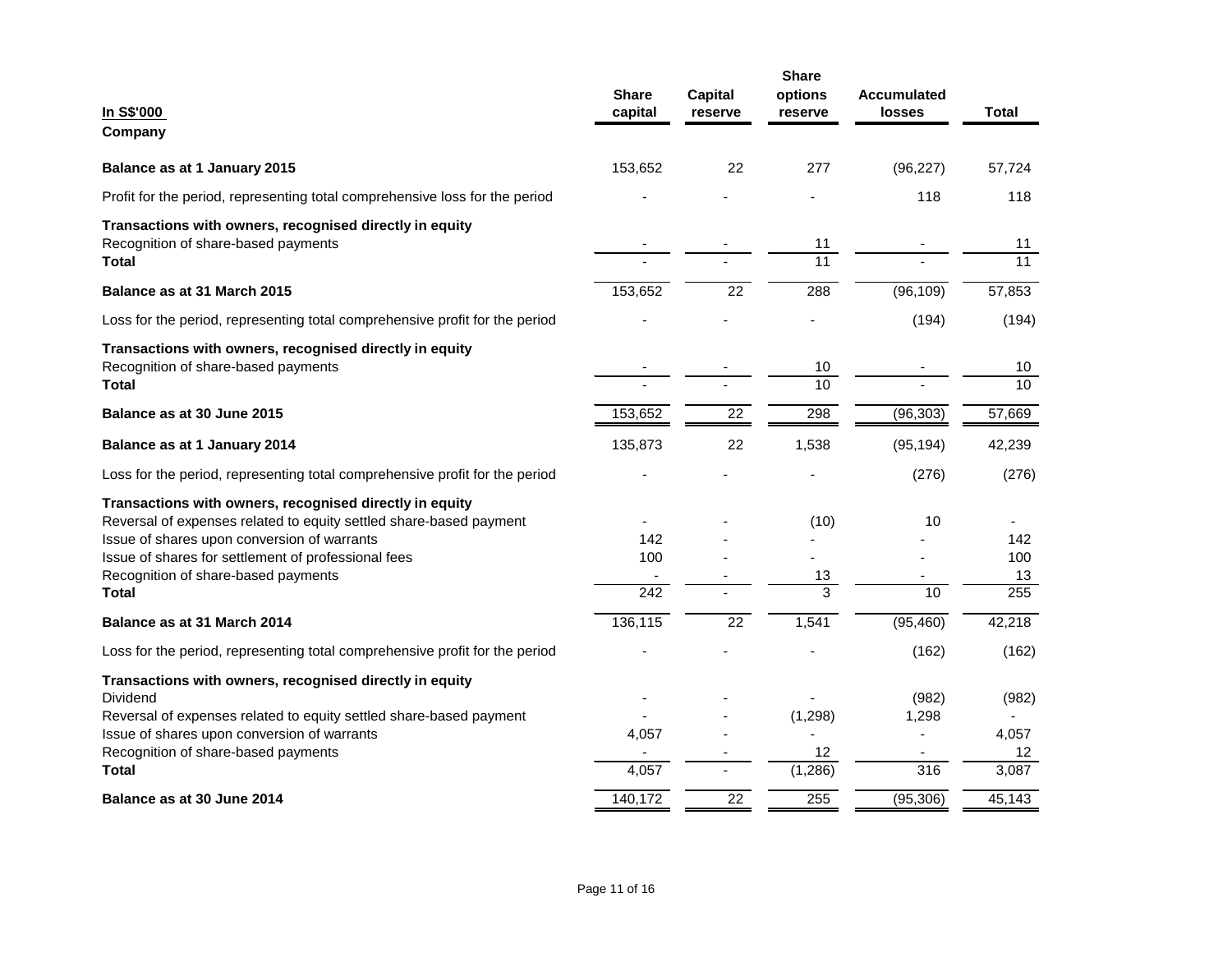**1(d)(ii) Details of any changes in the Company's share capital arising from rights issue, bonus issue, share buybacks, exercise of share options or warrants, conversion of other issues of equity securities, issue of shares for cash or as consideration for acquisition or for any other purpose since the end of the previous period reported on. State also the number of shares that may be issued on conversion of all the outstanding convertibles as at the end of the current financial period reported on and as at the end of the corresponding period of the immediately preceding financial year** 

#### **Issued share capital**

There were no movements in the Company's issued share capital for the quarter ended 30 June 2015.

In 2Q-14, the Company issued an additional 811,462,680 new ordinary shares at \$0.005 per share through conversion of 811,462,680 warrants.

As at 30 June 2015, the Company's issued and paid-up capital was \$153,652,141 (2Q-14: \$140,171,667) divided into 12,528,241,084 (2Q-14: 9,830,806,262) shares.

#### **Warrants**

The Company's warrants expired on 25 September 2014.

At 30 June 2014, there were 2,921,960,515 outstanding warrants. Each warrant carried the right to subscribe for one new share in the capital of the Company at an exercise price of \$0.005.

#### **Share options**

The Company has a share option scheme known as mDR Limited Share Option Scheme 2003 which was approved by members of the Company at the Extraordinary General Meeting held on 13 January 2003. The Scheme expired on 12 January 2013. Upon expiration of the Scheme, no further share option can be granted but the provisions of the Scheme will remain in full force and effect in respect of any share options granted prior to the expiration but not exercised at the time of expiration.

At 30 June 2015, there were 45,155,000 (30 June 2014: 45,155,000) outstanding share options which would entitle the holders to subscribe for a total of 45,155,000 (30 June 2014: 45,155,000) ordinary shares. If exercised, these share options represent approximately 0.36% of the share capital consisting of 12,528,241,084 issued shares at 30 June 2015.

# **1(d)(iii) To show the total number of issued shares excluding treasury shares as at the end of the current financial period and as at the end of the immediately preceding year.**

|                    | <b>Number of ordinary shares</b> |                |  |
|--------------------|----------------------------------|----------------|--|
|                    | 30-June-15                       | 31-Dec-14      |  |
| Issued and paid up | 12.528.241.084                   | 12.528.241.084 |  |

**1(d)(iv) A statement showing all sales, transfers, disposal, cancellation and/or use of treasury shares as at the end of the current financial period reported on.** 

Not applicable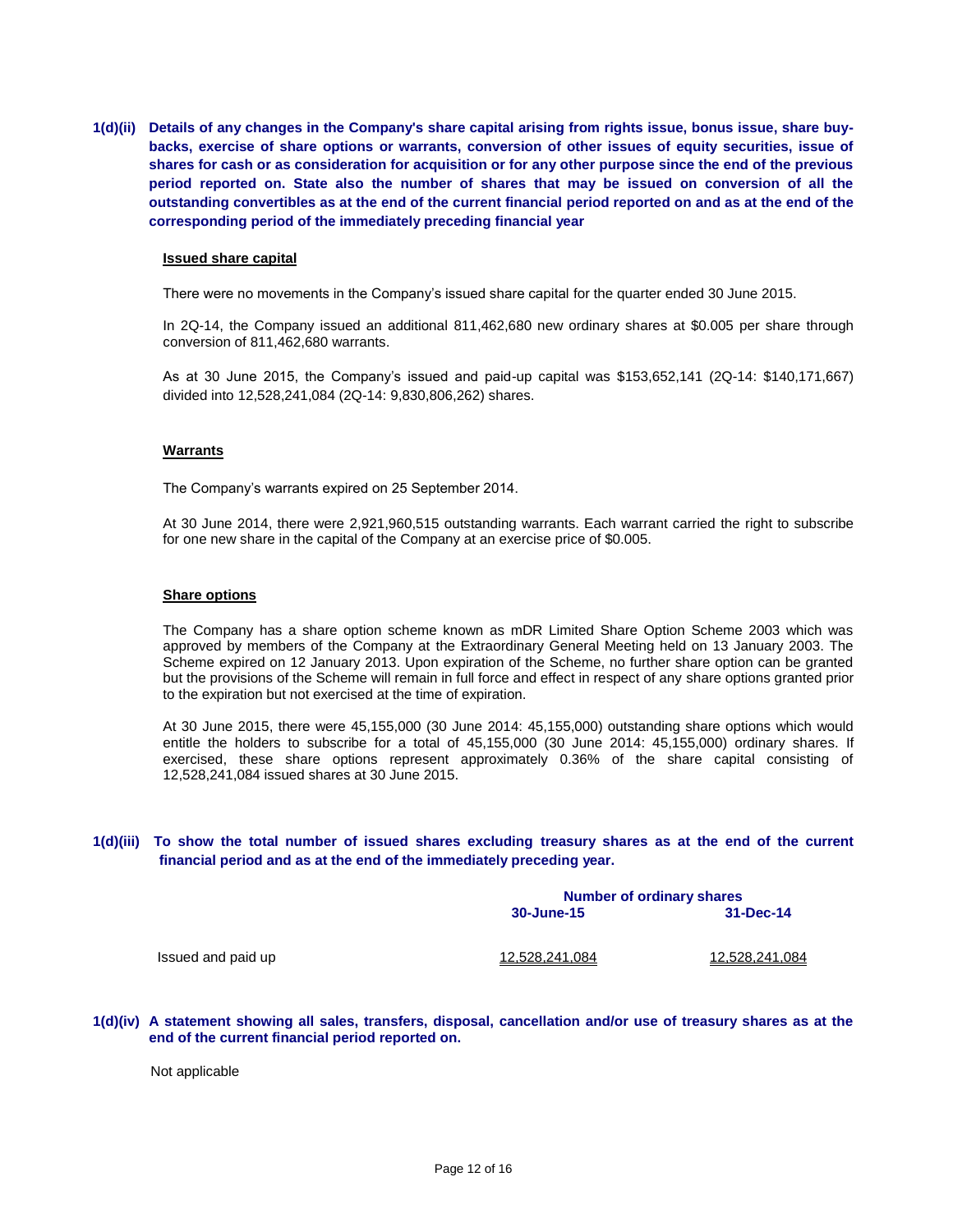### **2. Whether the figures have been audited, or reviewed and in accordance with which standard**

The figures have not been audited or reviewed by the auditors of the Company.

### **3. Where the figures have been audited or reviewed, the auditors' report (including any qualifications or emphasis of matter)**

Not applicable

### **4. Whether the same accounting policies and methods of computation as in the issuer's most recently audited annual financial statements have been applied**

The Group has applied the same accounting policies and methods of computation in the financial statements for the current financial period as compared with those used in the audited financial statements for the financial year ended 31 December 2014.

# **5. If there are any changes in the accounting policies and methods of computation, including any required by an accounting standard, what has changed, as well as the reasons for, and the effect of, the change**

The Group has adopted all the new and revised Singapore Financial Reporting Standards ("FRS") for accounting periods beginning 1 January 2015, where applicable.

The adoption of new / revised FRS and INT FRS does not result in changes to the Group's and the Company's accounting policies and has no material effect on the amounts reported for the current or prior period.

# **6. Earnings per ordinary share of the Group for the current period reported on and the corresponding period of the immediately preceding financial year, after deducting any provision for preference dividends**

| Earnings per ordinary share<br>(based on consolidated net (loss)<br>profit attributable to equity holders<br>of the Company) | $2Q-15$<br>cents |         | <b>YTD-15</b><br>cents | <b>YTD-14</b><br>cents |
|------------------------------------------------------------------------------------------------------------------------------|------------------|---------|------------------------|------------------------|
| - Basic                                                                                                                      | 0.008            | (0.001) | 0.013                  | 0.000                  |
| - Fully diluted                                                                                                              | 0.008            | (0.001) | 0.013                  | 0.000                  |

Basic earnings per ordinary share is computed based on the weighted average number of shares in issue during the period of 12,528,241,084 (2Q-14: 9,563,090,120).

Fully diluted earnings per ordinary share is computed based on the weighted average number of shares during the period adjusted for the effect of all potential dilutive ordinary shares of 12,530,155,491 (2Q-14: 11,005,338,710).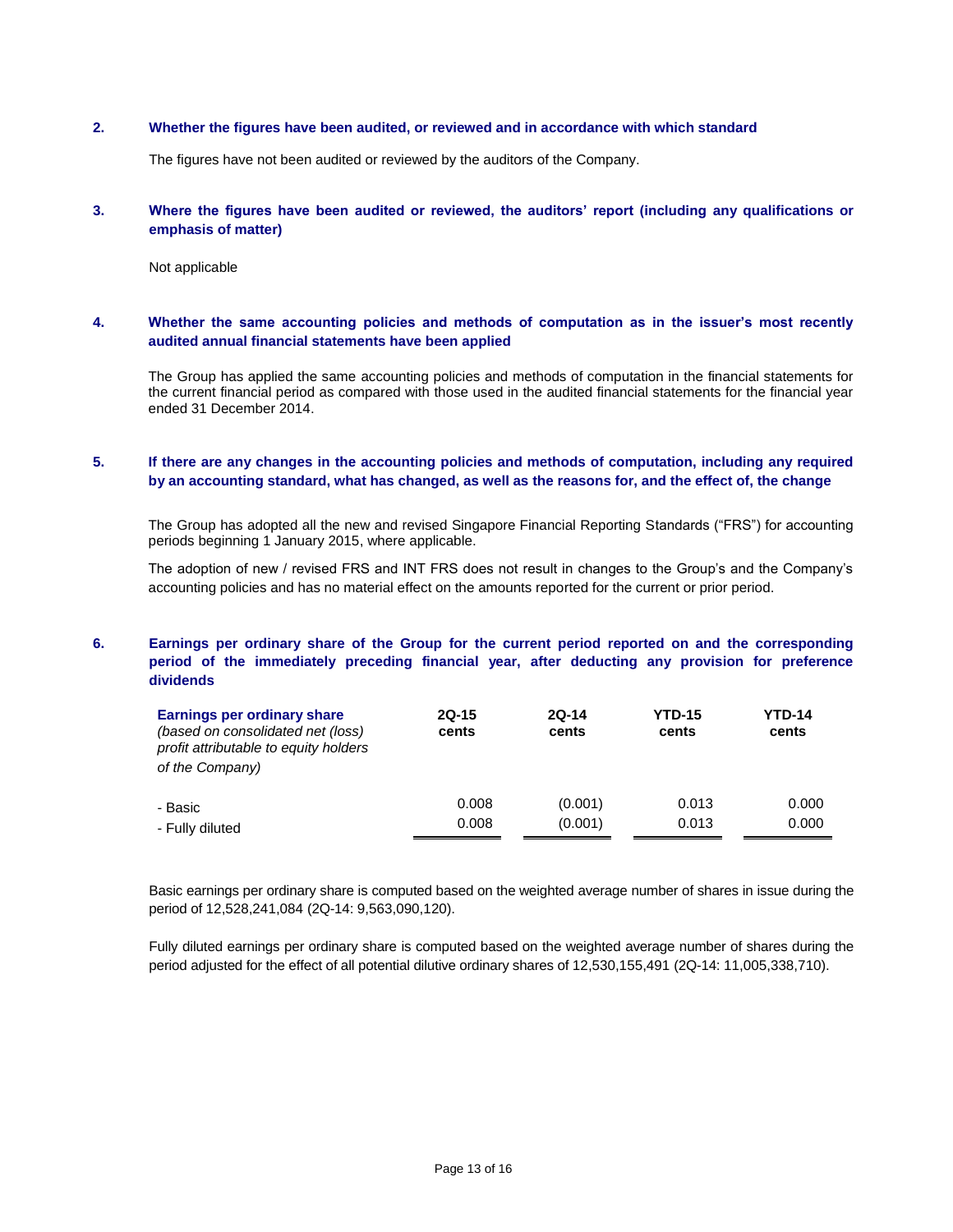# **7. Net asset value (for the issuer and Group) per ordinary share based on issued share capital of the issuer at the end of the (a) current period reported on and (b) immediately preceding financial year**

|                             |              | Group        | Company      |              |  |
|-----------------------------|--------------|--------------|--------------|--------------|--|
|                             | 30-Jun-15    | 31-Dec-14    | 30-Jun-15    | 31-Dec-14    |  |
|                             | <b>Cents</b> | <b>Cents</b> | <b>Cents</b> | <b>Cents</b> |  |
| Net Asset Value ("NAV") per |              |              |              |              |  |
| share                       | 0.48         | 0.47         | 0.46         | 0.46         |  |

The NAV per share as at 30 June 2015 is calculated based on 12,528,241,084 (31 December 2014: 12,528,241,084) ordinary shares.

**8. A review of the performance of the Group, to the extent necessary for a reasonable understanding of the Group's business. The review must discuss any significant factors that affected the turnover, costs, and earnings of the Group for the current financial period reported on, including (where applicable) seasonal or cyclical factors. It must also discuss any material factors that affected the cash flow, working capital, assets or liabilities of the Group during the current financial period reported on** 

#### **Revenue and profit after income tax**

The Group's 2Q-15 revenue increased by 18% from \$66.6 million in 2Q-14 to \$78.5 million, with a 1% increase year-on-year from \$151.9 million to \$153.4 million. The increase in revenue was due mainly to the improvement in its DMS and AMS businesses. Revenue from the DPAS business however decreased by 20% from \$2.0 million in 2Q-14 to \$1.6 million in 2Q-15 owing to economic slowdown.

The Group's gross profit margin was down principally because of consolidation of the growing low-margin prepaid cards business in Myanmar. The Group's DMS also contributed lower margin due to challenging market condition. The AMS business margin improved marginally because of a change in the revenue mix and the Group's DPAS margin has been impacted by increased cost of its imported materials arising from the weakening local currency.

### **9. Where a forecast, or a prospect statement, has been previously disclosed to shareholders, any variance between it and the actual results**

Not applicable

# **10. A commentary at the date of the announcement of the competitive conditions of the industry in which the Group operates and any known factors or events that may affect the Group in the next reporting period and the next 12 months**

The recent devaluation of the yuan, slower growth prospects for the Singapore economy and current issues in Malaysia have created a challenging environment for our local and overseas businesses.

The local DMS business continues to face margin and manpower pressures in the midst of a challenging retail environment. In Malaysia, our DPAS business and margins are affected by a depreciating ringgit and economic slowdown.

Our Ooredoo prepaid cards business in Myanmar is on track with the increasing demand for telecommunication services in Myanmar; however, exchange fluctuations arising from the depreciating kyat are expected to affect the overall profitability of the business in Myanmar.

In light of the above, the Group remains cautious of its outlook for the remainder of the financial year.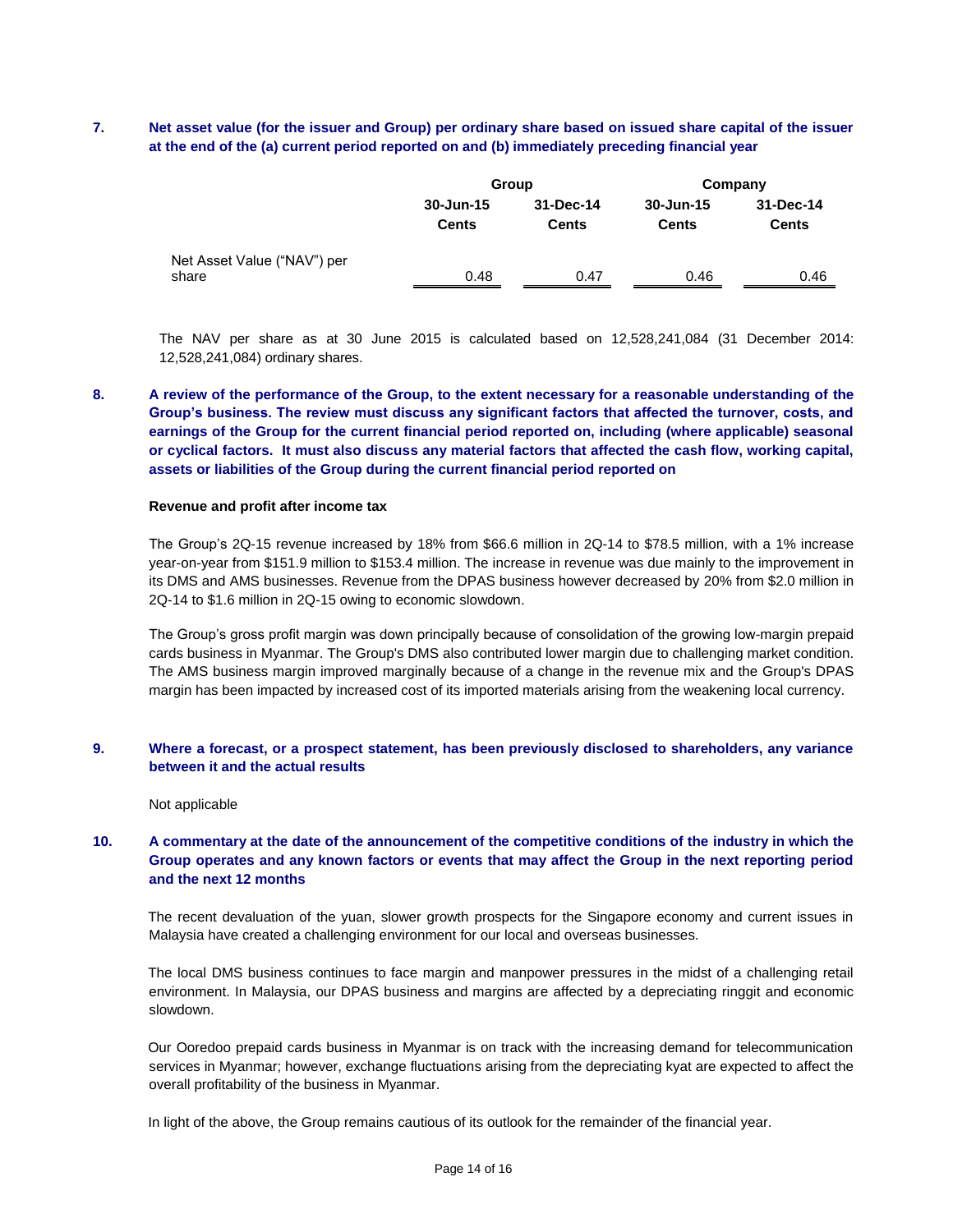## **11. Dividend**

### *(a) Current Financial Period Reported On*

Any dividend declared for the current financial period reported on?

None

# *(b) Corresponding Period of the Immediately Preceding Financial Year*

Any dividend declared for the corresponding period of the immediately preceding financial year?

None

### *(c) Date payable*

Not applicable

#### *(d) Books closure date*

Not applicable

### **12. If no dividend has been declared/recommended, a statement to that effect**

No dividend has been declared or recommend for the period.

### **13. Interested Person Transactions**

| Name of interested person                         | Aggregate value of all<br>interested person transactions<br>during the financial year under<br>review (excluding transactions<br>less than \$100,000 and<br>transactions conducted under<br>shareholders' mandate<br>pursuant to Rule 920 of the<br><b>SGX Listing Manual)</b> | Aggregate value of all<br>interested person transactions<br>conducted under shareholders'<br>mandate pursuant to Rule 920<br>of the SGX Listing Manual<br>(excluding transactions less<br>than \$100,000) |
|---------------------------------------------------|--------------------------------------------------------------------------------------------------------------------------------------------------------------------------------------------------------------------------------------------------------------------------------|-----------------------------------------------------------------------------------------------------------------------------------------------------------------------------------------------------------|
|                                                   | \$'000                                                                                                                                                                                                                                                                         | \$'000                                                                                                                                                                                                    |
| Pacific Organisation Pte Ltd<br>- Rental expenses | 225                                                                                                                                                                                                                                                                            |                                                                                                                                                                                                           |
| Total                                             | 225                                                                                                                                                                                                                                                                            |                                                                                                                                                                                                           |

#### **14. Use of proceeds**

In 2Q-15, the Company did not utilize any proceeds from the conversion of warrants pursuant to the renounceable non-underwritten rights cum warrants issue undertaken by the Company in 2011.

As at 30 June 2015, the balance of proceeds was \$13,912,000.

### **BY ORDER OF THE BOARD**

**Ong Ghim Choon Chief Executive Officer 13 August 2015**